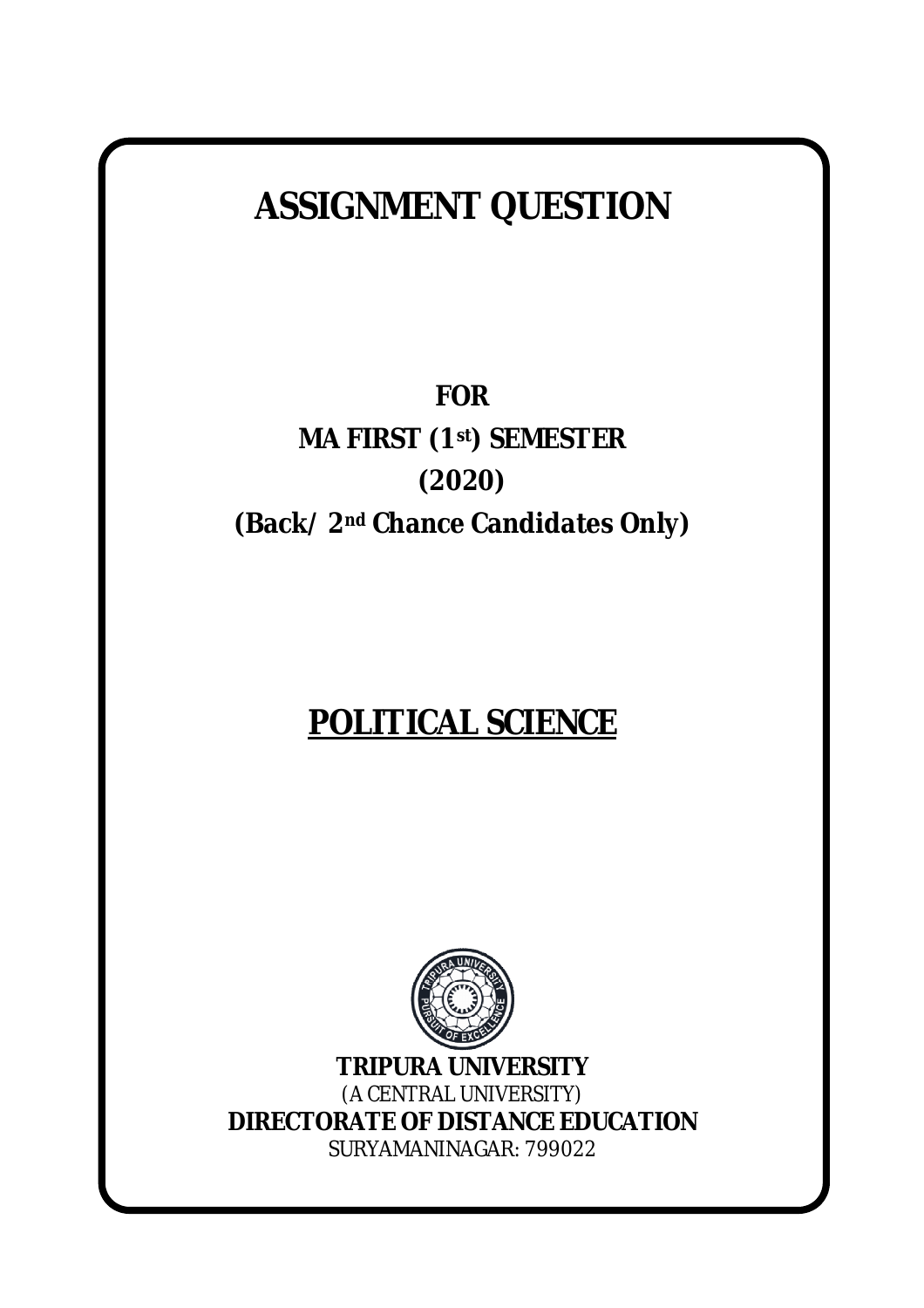

### **IMPORTANT INSTRUCTIONS**

- 1. Learners are required to prepare 5 (Five) Assignments, i.e., 1 (one) each paper of the concerned subject and submit the same within the due date **i.e. 24th October, 2021 (Except Wednesday & Thursday) and time for submission: 11:00 AM to 04:00 PM.**
- 2. Learners/Students must use only A4 size paper for writing Assignments and tie all pages carefully.
- 3. On the Cover Page, the following information shall have to be provided:

| Name               | Enrolment No.             | $\ddot{\cdot}$ |
|--------------------|---------------------------|----------------|
| Programme<br>Paper | Subject<br>Assignment No. | $\ddot{\cdot}$ |
| Address            | Contact No.               |                |

Signature with Date

- 4. **Students are required to give endnotes and references in the last page of their assignments.**
- 5. While writing an Assignment, a margin of 4 cm should be kept on the left side of each A4 size paper. A gap of 4 cm should also be kept in between two answers.
- 6. Learners/Students are asked to write Assignments in their own hand writing and own language. They shall not print or type any answer.
- 7. Copying directly from course materials is strictly prohibited.
- 8. Copying from the Response Sheets of other Candidates will be treated as adoption of malpractice. Copying from any other source or by any means is strictly prohibited. Any two or more Assignments of two or more students with same contents and written in same language shall be liable to cancellation and the students will be treated as failed for that particular paper (s). Such students shall not be allowed to sit for the Semester End Examination/Year End Examination.
- 9. Each Assignment must be written separately. Students/Learners must not mix up Assignments.
- 10.Worked out Assignments shall have to be submitted in the Assignment Section of the Directorate of Distance Education, Tripura University, Suryamaninagar, Pin-799022, Tripura **Within Due Date i.e. 24th October, 2021.**

### **ASSIGNMENTS SHALL NOT BE ACCEPTED AFTER DUE DATE UNDER ANY CIRCUMSTANCES.**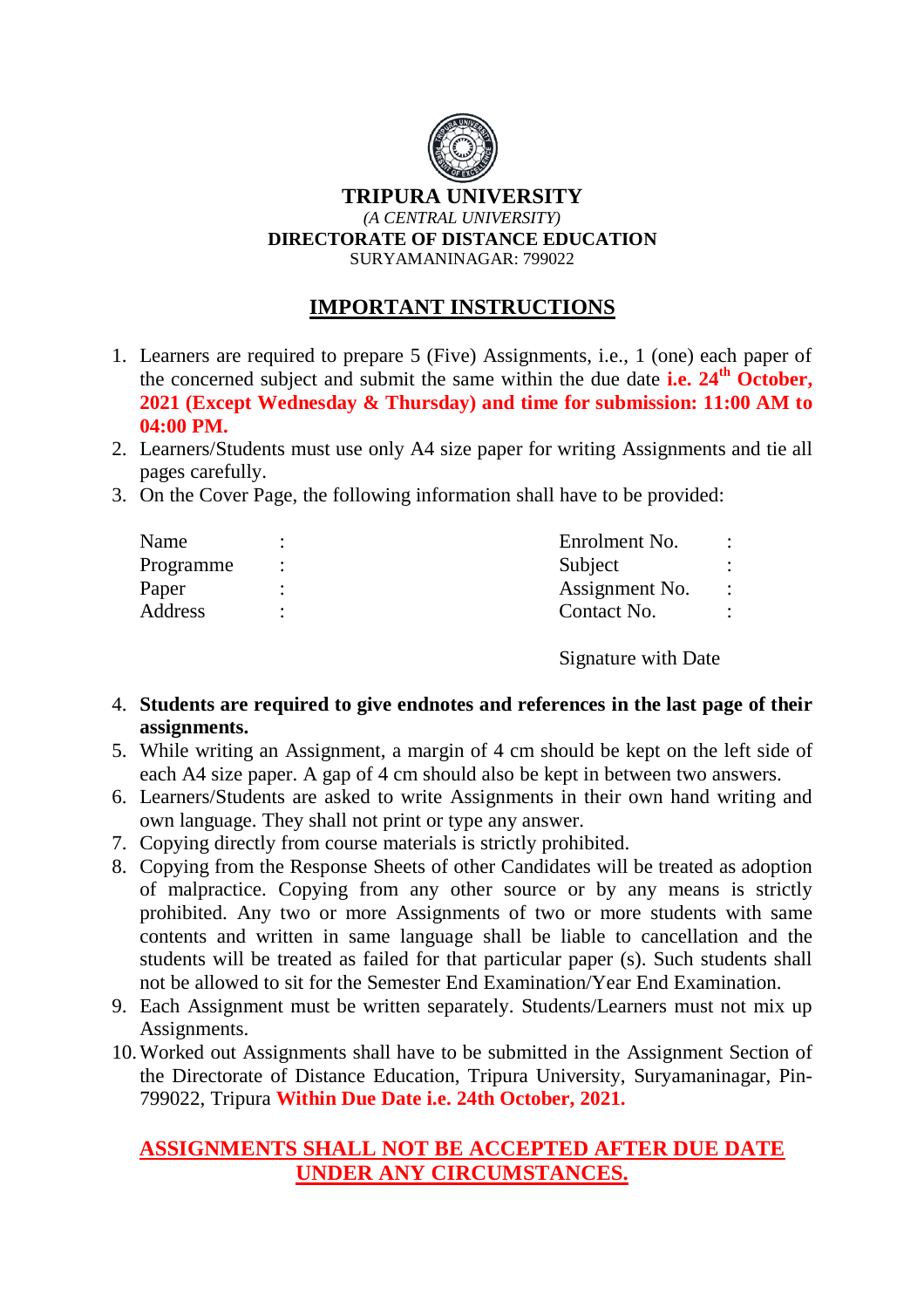

## **MA 1st Semester-2020 (Back/ 2nd Chance Candidates Only) SUBJECT: POLITICAL SCIENCE; PAPER: PLSC-701C (Ancient Indian Political Thought) Assignment No: - 01 Full Marks – 30**

**Answer any two questions of the following (Within 450 words each):**   $15x2=30$ 

- 1. Illustrates in details Maurya emperor practice benevolent monarchism.
- 2. Discuss political philosophy of Vedanta. What are the importance of

Vedanta in Indian political thought?

- 3. Write a note on political philosophy of Mahabharata.
- 4. Illustrate the important political thought of Naradha- Smriti.
- 5. Discuss the theory of Rajmandala after Kautilya.
- 6. What are the salient features of ancient Indian political thought?

#### **TIME OF SUBMISSION OF ASSIGNMENT: 10.30 AM to 4.00 PM LAST DATE OF SUBMISSION OF ASSIGNMENT: 24th October, 2021**

**\*\*\*NO ASSIGNMENT SHALL BE ENTERTAINED AFTER THE DUE DATE\*\*\***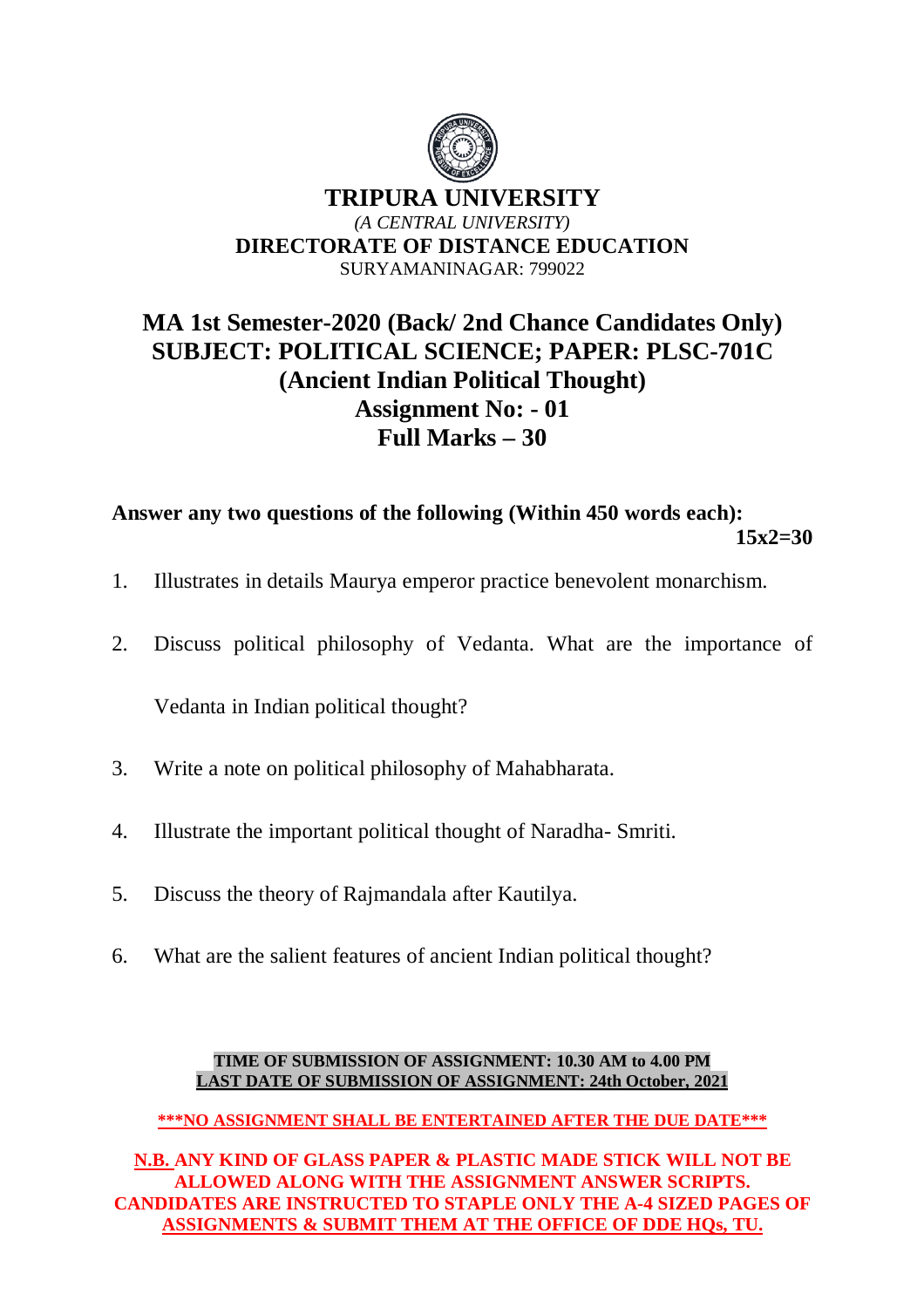

## **MA 1st Semester-2020 (Back/ 2nd Chance Candidates Only) SUBJECT: POLITICAL SCIENCE; PAPER: PLSC-702C (Modern Indian Political Thought) Assignment No: - 01 Full Marks – 30**

**Answer any two questions of the following (Within 450 words each):**   $15x2=30$ 

- 1. Write a note on socio political thought of Bal Gangadhar Tilak.
- 2. Critically analyze the role of Swami Vivekananda in Indian nationalism.
- 3. Critically make a note on political ideas of Rabindranath Tagore.
- 4. Critically discuss Deendayal Upadhyaya's views on Integral Humanism.
- 5. Write a note on political ideas of Mohhamed Iqbal.
- 6. Discuss political ideas of Jay Praksh Narayan.

#### **TIME OF SUBMISSION OF ASSIGNMENT: 10.30 AM to 4.00 PM LAST DATE OF SUBMISSION OF ASSIGNMENT: 24th October, 2021**

**\*\*\*NO ASSIGNMENT SHALL BE ENTERTAINED AFTER THE DUE DATE\*\*\***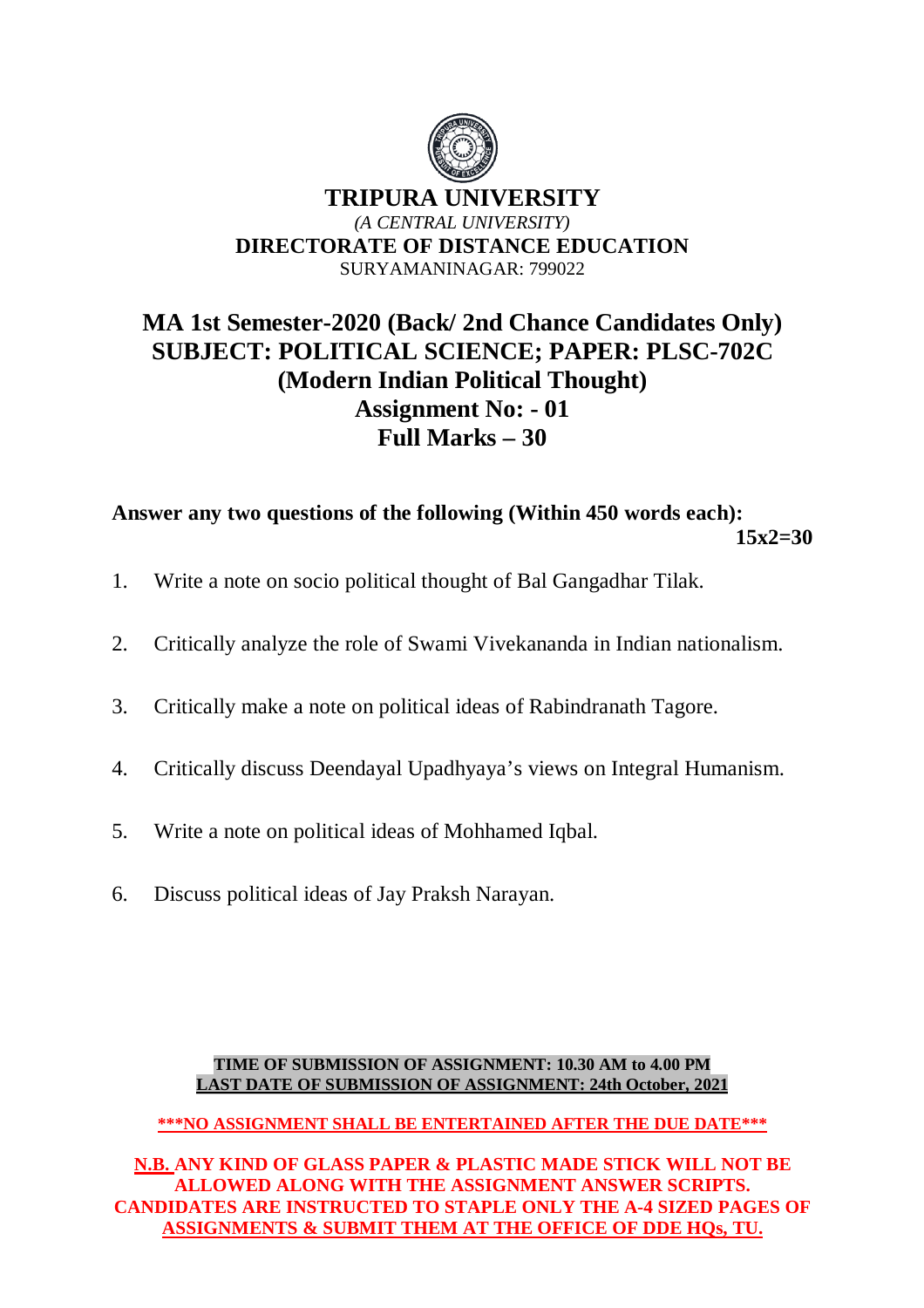

## **MA 1st Semester-2020 (Back/ 2nd Chance Candidates Only) SUBJECT: POLITICAL SCIENCE; PAPER: PLSC-703C (Western Political Thought-I) Assignment No: - 01 Full Marks – 30**

|    | Answer any two questions of the following (Within 450 words each):<br>$15x2=30$ |         |  |  |
|----|---------------------------------------------------------------------------------|---------|--|--|
| 1. | Critically analyse Montesquieu argument of liberty.                             | 15      |  |  |
| 2. | Illustrate Aristotle's view on Constitution and Citizenship.                    | 15      |  |  |
| 3. | Discuss the theory of Two Swords after St. Augustine.                           | 15      |  |  |
| 4. | Write a note on Machiavelli's view of Human Nature.                             | 15      |  |  |
| 5. | Discuss Rousseau's Concept of Human Nature. What are the differences            |         |  |  |
|    | between Hobbes and Rousseau's view of Human Nature?                             | $8 + 7$ |  |  |
| 6. | Critically analyse Hobbes theory of Sovereignty.                                | 15      |  |  |

#### **TIME OF SUBMISSION OF ASSIGNMENT: 10.30 AM to 4.00 PM LAST DATE OF SUBMISSION OF ASSIGNMENT: 24th October, 2021**

**\*\*\*NO ASSIGNMENT SHALL BE ENTERTAINED AFTER THE DUE DATE\*\*\***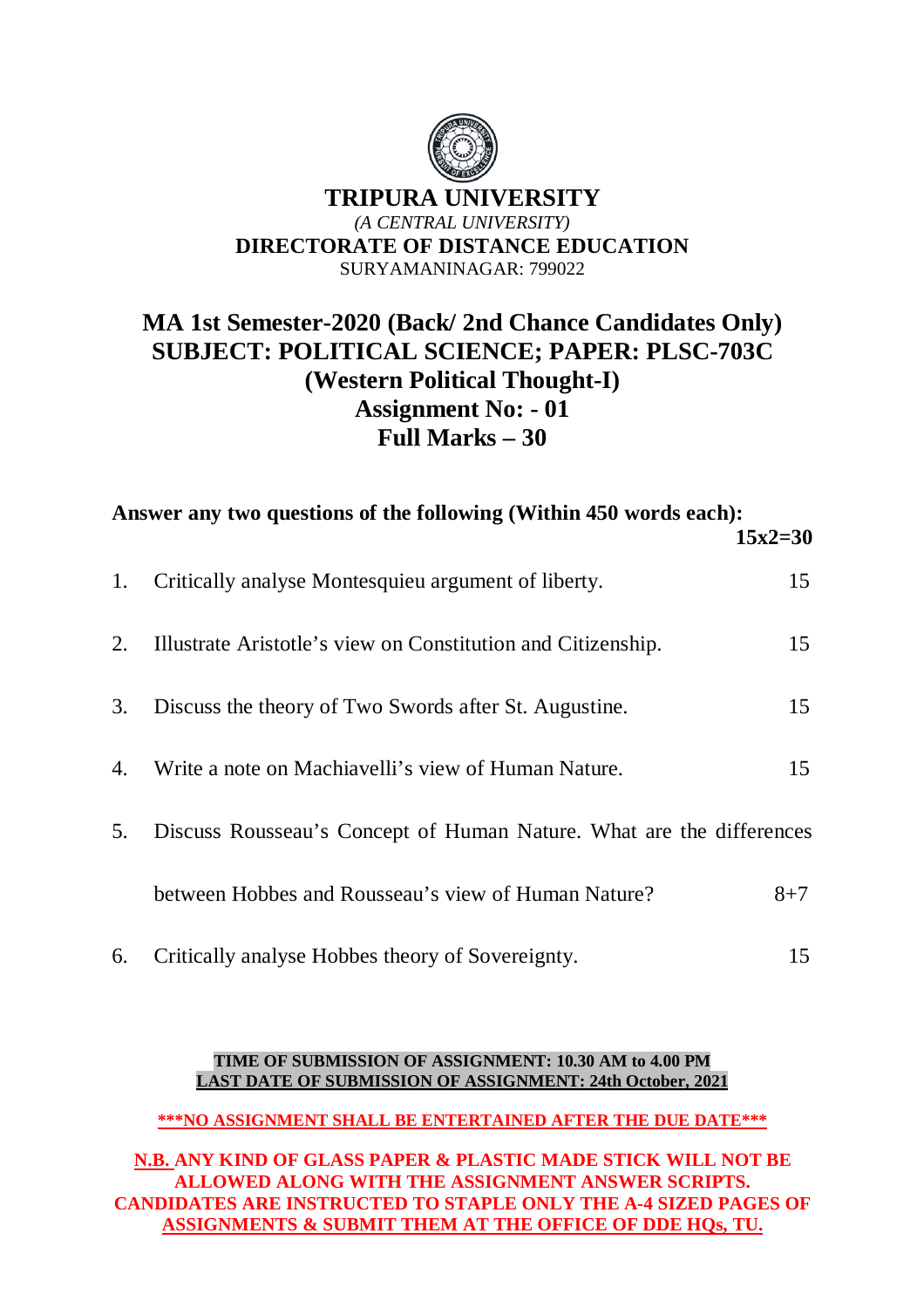

## **MA 1st Semester-2020 (Back/ 2nd Chance Candidates Only) SUBJECT: POLITICAL SCIENCE; PAPER: PLSC-704C (Western Political Thought-II) Assignment No: - 01 Full Marks – 30**

**Answer any two questions of the following (Within 450 words each):**   $15x2=30$ 

- 1. Discuss in brief Gramsci's views on Hegemony.
- 2. Attempt a note on Mill's critique of Bentham's utilitarianism.
- 3. Critically discuss the political ideas of Kant.
- 4. Briefly outline the major feature of Cultural Revolution as propounded by Mao.
- 5. Critically discuss Hegel's notion of freedom.
- 6. Highlight in brief the features of the Leninist concept of revolutionary vanguard party.

#### **TIME OF SUBMISSION OF ASSIGNMENT: 10.30 AM to 4.00 PM LAST DATE OF SUBMISSION OF ASSIGNMENT: 24th October, 2021**

**\*\*\*NO ASSIGNMENT SHALL BE ENTERTAINED AFTER THE DUE DATE\*\*\***